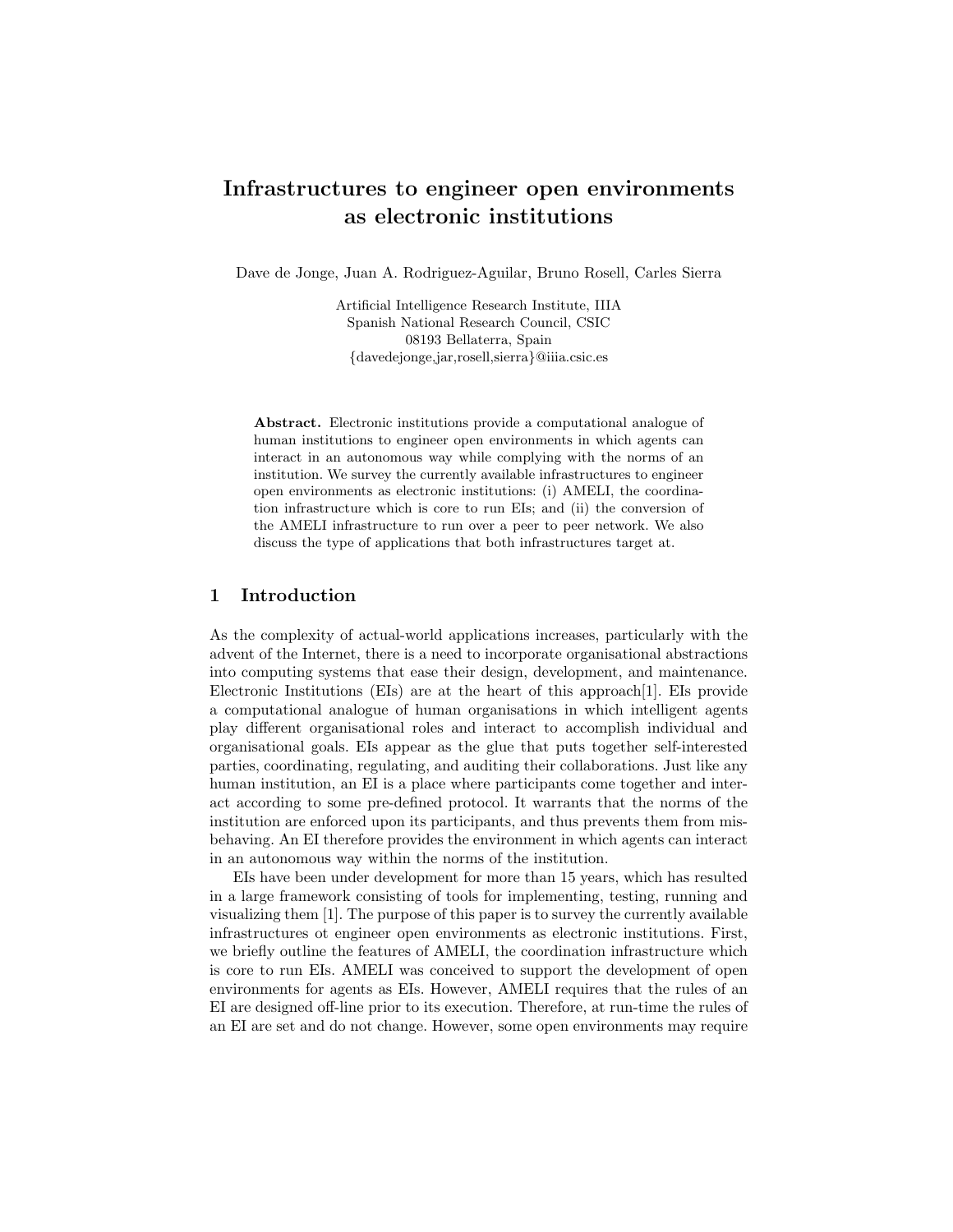that communities of participants design and enact at run-time their own rules of interaction. For instance, consider a social network that allows its users to form their own communities and choose and enact their own rules. With this aim, here we describe the conversion of the AMELI infrastructure to run over a peer to peer network. The resulting infrastructure enables users in an open environment to to design their own communities with their own norms in the form of electronic institutions. The decentralised implementation of AMELI allows to exploit the benefits inherent to P2P systems (e.g. self-organisation, resilience to faults and attacks, low barrier to deployment, privacy management, etc.).

The paper is organised as follows. Section 2 outlines the features of the AMELI infrastructure, whereas section 3 outlines the infrastructure supporting the exectution of an EI over a peer to peer network. Finally, section 4 draws some conclusions.

# 2 AMELI: a core infrastructure for electronic institutions

The infrastructure that enables the execution of EIs is called AMELI [4]. AMELI enables agents to act in an electronic institution and controls their behaviour. Its main functionalities are:

- to provide a way for different agents with different architectures to communicate with one another without any assumption about their respective internal architectures; and
- to enforce a protocol of behaviour as specified in an institution specification upon the agents. This means that AMELI makes sure that the agents can only do those actions that the protocol allows them to do.

AMELI was conceived as a general-purpose platform in the sense that the very same infrastructure can be used to deploy different institutions. With this purpose, agents composing AMELI load institution specifications as XML documents generated by ISLANDER. Thus, the implementation impact of introducing institutional changes amounts to the loading of a new (XML encoded) specification. Therefore, it must be regarded as domain independent, and it can be used in the deployment of any specified institution without any extra coding. During an EI execution, the agents composing AMELI keep the execution state and they use it, along with the institutional rules encoded in the specification, to validate agents' actions and to asses their consequences.

AMELI is composed of three layers: a communication layer, which enables agents to exchange messages, a layer composed of the agents that participate in an EI, and in between a social layer, which controls the behaviour of the participating agents. The social layer is implemented as a multi-agent system whose agents are responsible for guaranteeing the correct execution of an EI according to the specification of its rules.

The participation of each agent in an EI through AMELI is handled by a special type of mediator, the so-called governor. An agent must be able to communicate with its governor, but this only requires that the agent is capable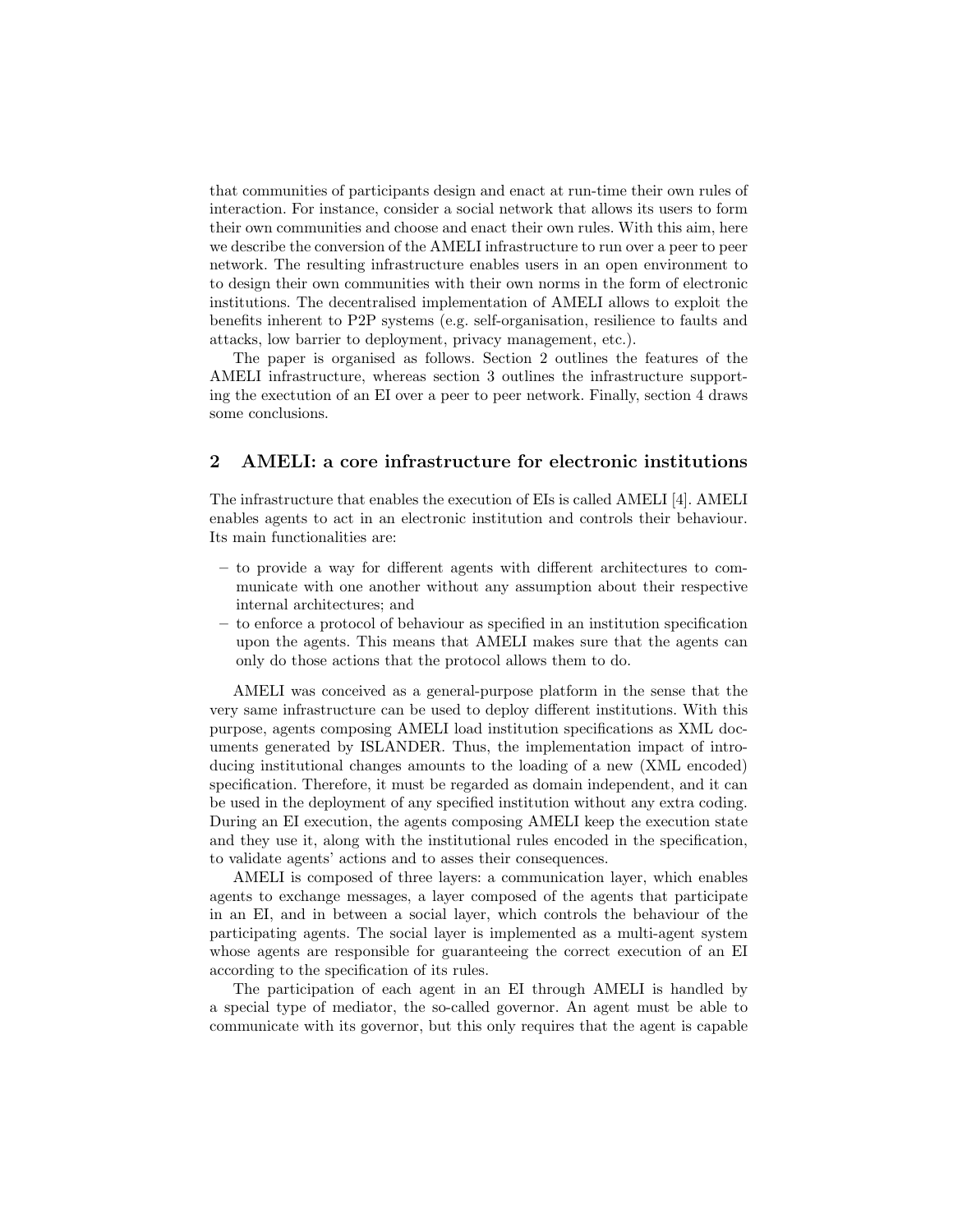of opening a communication channel. Since no further architectural constraints are imposed on external agents, we can regard AMELI as agent-architecture neutral.

The current implementation of AMELI can either use JADE (Bellifemine et al., 2001) or a publish-subscribe event model as communication layer. When employing JADE, the execution of AMELI can be readily distributed among different machines, permitting the scalability of the infrastructure. From the point of view of the participating agents in an EI, AMELI is communication neutral, since they are not affected by changes in the communication layer.

#### 3 Decentralising electronic institutions

Running AMELI as a centralized application on a server has several disadvantages. First of all it requires a server. Normal users may not have access to such a server, or may not be willing to pay for server space. Moreover, you may not want to keep total control over the institution and without having to rely on a third-party. Secondly, the centralized implementation of AMELI may fail due to network traffic if the number of users increases. Thirdly, people may not want to upload their EI-specifications and other resources to a server, because of copyright or privacy issues.

For these reasons we have implemented a Peer-to-Peer version of AMELI. We have built it on top of the  $Freepastry^1$  library. A free and open-source Java library that implements Peer-to-Peer network [3, 2, 5]. Freepastry provides a number of useful features such as the routing of messages, or the possibility to create broadcast messages.

A running institution is managed by a number of agents called scene managers and governors. On a Peer-to-Peer system one needs to decide on which node in the network each of these agents will be running. For this reason we have added another type of agent to the framework called the device manager. Each node in the network runs exactly one device manager. Whenever a new agent needs to be launched, the Device Managers determine where that agent is going to be launched. In the current implementation this is decided randomly, but in future implementations the device managers will apply negotiation to make such decisions, taking into account the capacity of each node (e.g. bandwith and cpu power).

Note that the agent participating in the EI are not directly inside the P2P network. Instead, they are connected to a governor through a direct socket connection, which is inside the P2P network. We have chosen this model for security reasons, because messages in a P2P do not always go straight from sender to receiver, but may make several 'hops' between nodes of the network before arriving at the receiver. This means that agents participating in the institution would be able to intercept those messages and manipulate them.

The P2P version of AMELI also provides a distributed database where users can publish their EI-specifications, search for existing specifications, and search

<sup>1</sup> http://www.freepastry.org/FreePastry/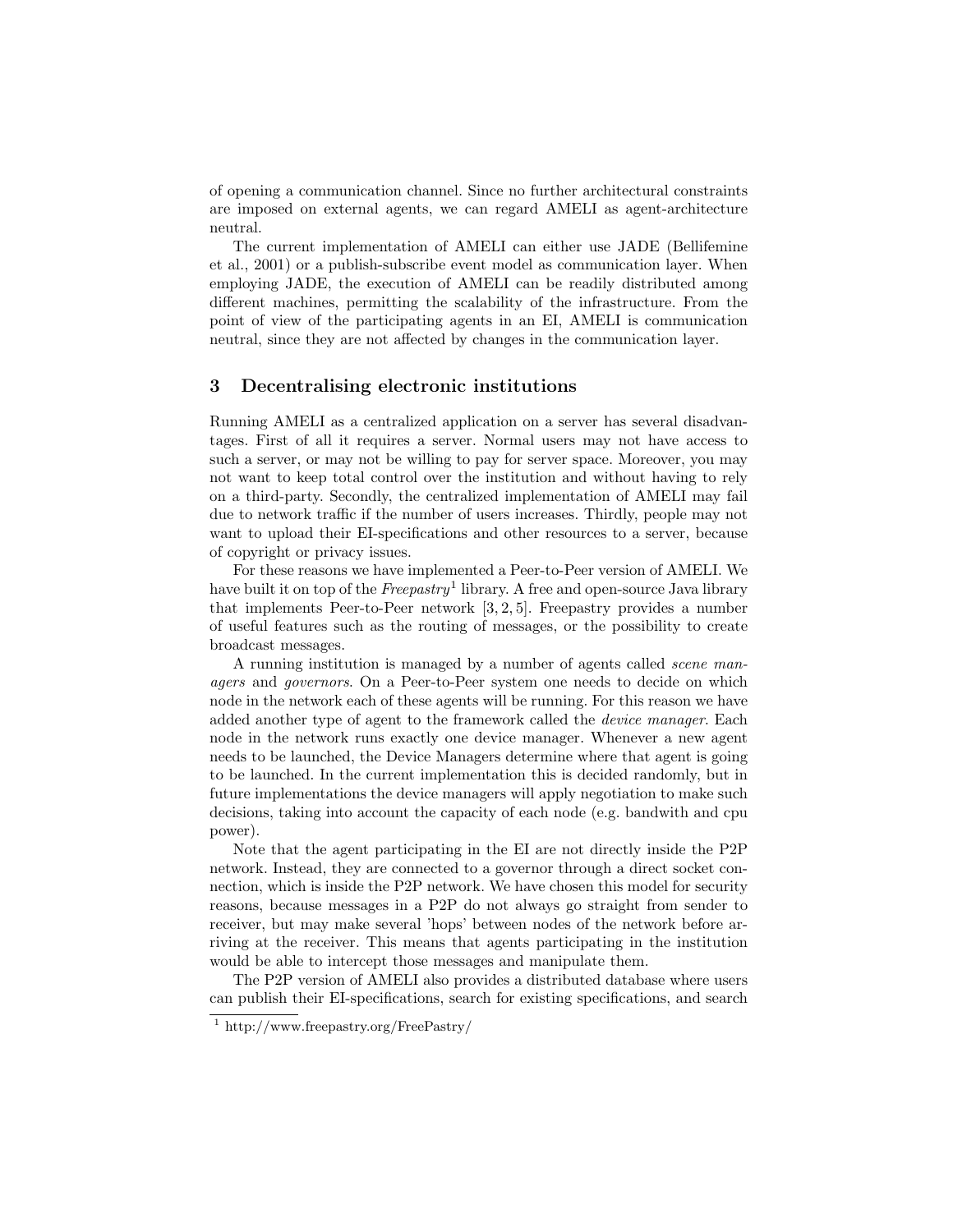

Fig. 1: Diagram of the Peer-to-Peer Electronic Institutions topology

for running instances of electronic institutions. This is implemented using the indexer/search library Apache Lucene. <sup>2</sup> Each node in the network has its own repository which is maintained by the device manager. When a query to the database is made, this query is sent to all the device managers in the network, and each of them sends back a reply, if possible.

Programming an agent that interacts in a P2P EI can be done in two ways. One way consists of extending an existing Java agent that abstracts away all the underlying communication protocols. The other way is to make use of a rest governor. The intended actions of the agent are then sent as http requests to the rest governor. The advantage of the second method is that one can use any kind of programming language or technology that allows making web requests, but has the disadvantage that one has to deal with the http protocol on a lower level.

# 4 Conclusions

We have surveyed the currently available infrastructures to engineer open environments as electronic institutions: (i) AMELI, the coordination infrastructure which is core to run EIs; and (ii) the conversion of the AMELI infrastructure to run over a peer to peer network. We argue that the decentralised implementation of AMELI eases the engineering of open environments that require that communities of participants design and enact at run-time their own rules of interaction. Furthermore, it allows to exploit the benefits inherent to P2P systems.

<sup>2</sup> http://lucene.apache.org/